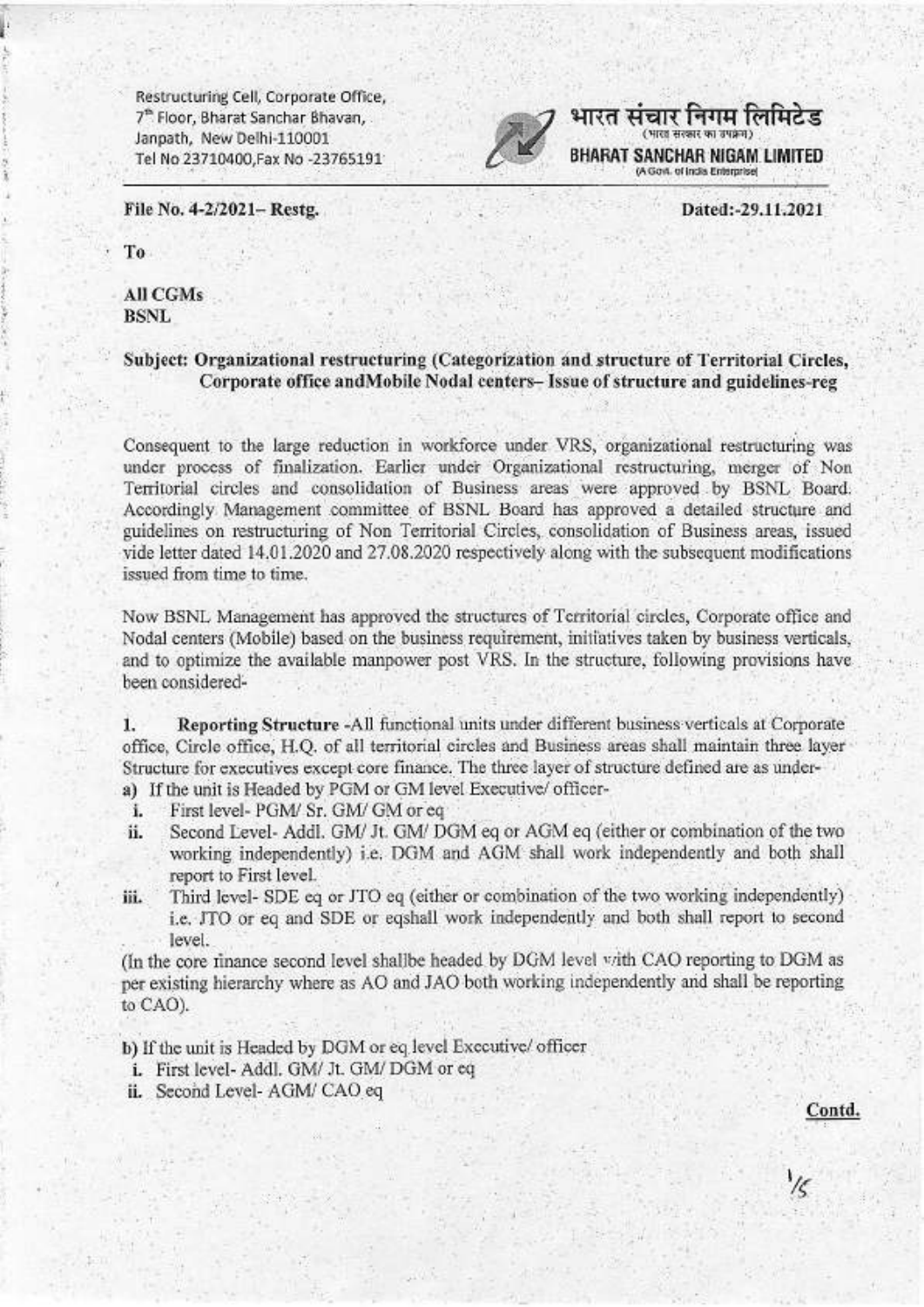

iii. Third level- SDE or eq or JTO/JAO or eq (either or combination of the two working independently)

No. of SDE or eq, AOor eq shown in the structure will include the combined strength of  $2.$ SDE and JTO eq or AO and JAO eq. However JTO and JAOshould preferably be used in the field/area office for operational works.

**Territorial Circle Structure-** $3.$ 

> Territorial Circles have been restructured under 5 categories, as under: Large Circle - Revenue more than 800 Cr- 5 Nos. Medium circle-Revenue more than 300 Cr but less than 800 Cr (12 Nos). Revenue less than 300 Cr (7 Nos.) Small circle-Metro circle- Chennai TD and Kolkatta TD Special circle- A&N and Sikkim

There is no Business Area in the Metro Circle and special circle, and these circles will act as Business Areas also. The area office shown in the structure of these two categories of circles are area heads and will be looking after the operation and maintenance of network and will also act as customer interface within their area of jurisdiction. Further in Chennai TD circle, four (4 Nos.) GM-area post has been considered, where as in Kolkatta TD circle, three (3 Nos.) GMarea post has been considered. In A&N and Sikkim circle, only one GM(Area) post has been considered. DGM eq. and below level officer in the structure of the Circles under Sr. GM/GM Area are only indicative of structure. However the actual manpower shall be as per operational norms.

5. For R.F. optimization, drive test and QoS, a team comprising of one SDE/JTO from Circle & one SDE/JTO from Business Area along with other supporting team if required to be included from concern area office.

6. Govt. Project mentioned in the structure will be applicable in case the Projects are being executed by the concerned circle.

7. The number of SDE or eq. shown under each unit in Territorial Circles structure represents the combined numbers of SDE and JTO or eq. i.e. No JTO/JAO or eq. shall report to SDE/AO eq. The number of SDE (SDE+JTO) eq shown in each unit may be modified by CGMT based on the work load/ requirement in that unit. However total number of SDEs and JTOs or eq. shall not exceed the total number of SDEs and JTOs or eq. of the circle arrived by aggregating the numbers shown under each functional unit.

 $\frac{1}{2}$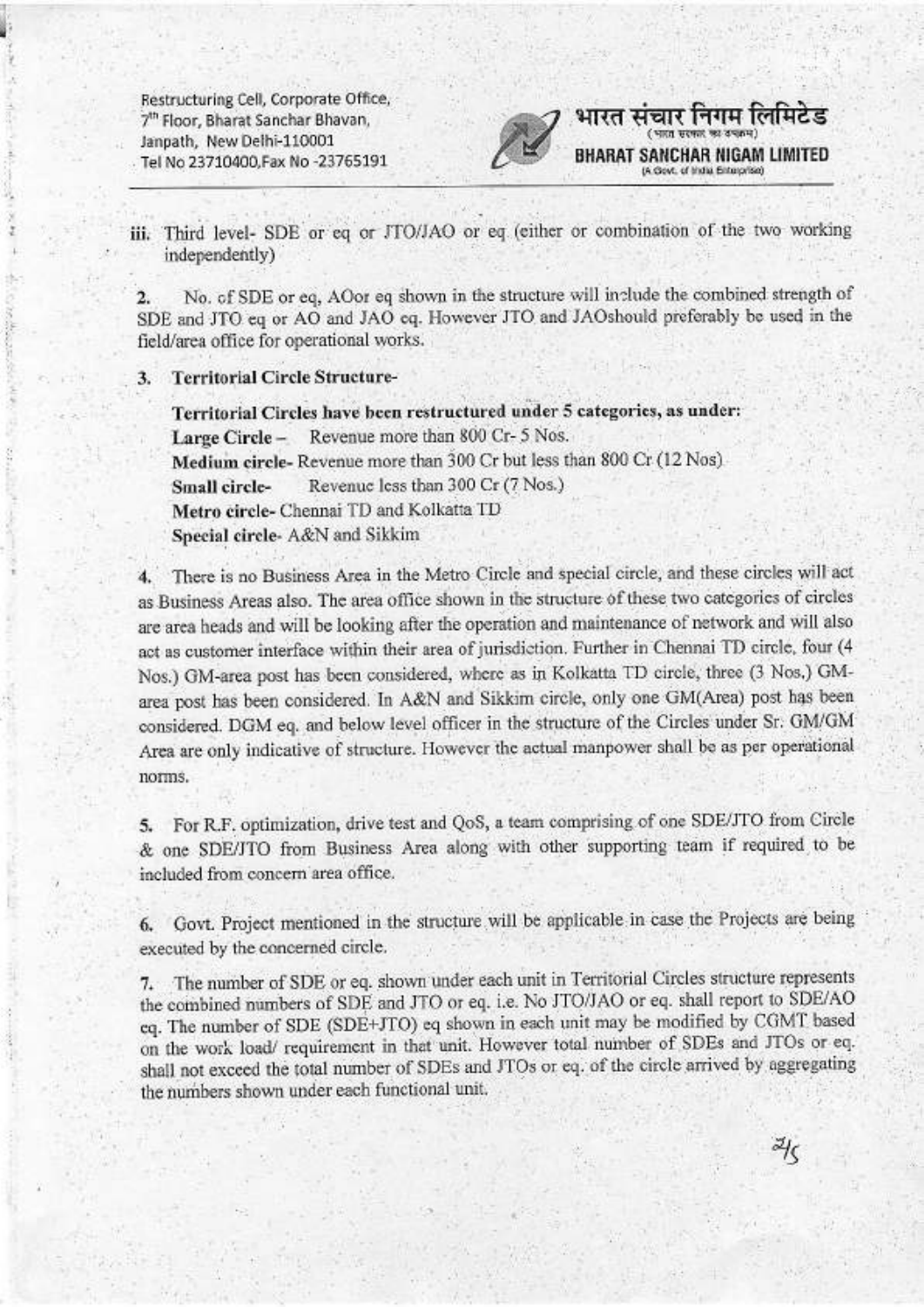

भारत

संचार निगम लिमिटेड

meetik sa vaava wuu

BHARAT SANCHAR NIGAM LIMITED

(A Govt. of India Enterprise)

Similarly, Business Area head may reallocate the SDE/JTO or change the numbers in a unit based on the work load/requirement in that unit. However total number of SDE & JTO shall not exceed the total number of SDE & JTO of the Business Area office arrived by aggregating the numbers shown under each unit. Further he may reallocate SDE/JTO eq between area office & Business Area office within the norms & sanctioned strength.

There will be 2 GMs in EB in Maharashtra circle, One-GM(EB-Gold) and One-GM(EB-8. platinum and silver) i.e. one additional GM in MH circle for EB function.

9. In large, medium and metro circles, MM and store work will be under CFA vertical. However in small circles, MM work will be done by respective business vertical, whereas store work will be under CFA vertical.

10. In medium category circles, EB &Txn has been combined, however CGM may decide merging EB with any other business vertical under intimation to Corporate Office. Circle having more than 20000 RKM OFC shall have a separate GM(Tx).

11. Abbreviation used in the structure like PM- partner management, DM- Digital marketing, CRM- Customer Relation manager. The KPI and job description of PM and DM have already been issued vide this office letter No. BSNLCO-RSTG/22(11)/1/2021-RSTG dated 08.06.2021. The KPI and Job description of CRM shall be finalized by S&M unit of BSNL CO, however till its finalization circle shall define the roles and responsibilities of CRM team considering the effectiveness and improvement in customer interface and settlement of customer grievance.

12. Circle shall further prepare the manpower strength of Business area based on structure of Business area and operational norms (area office norms). Circle shall forward the Business area wise detail list of Executives and Non-Executives (grade wise) to Restructuring Unit for records.

13. In HP Circle, CE(C) has been considered instead of SE(C)/DGM(C) considering the workload of civil External works in the state, whereas one CE(C) and One CE(Electrical) has been considered in CN-Tx(North) circle for executing the civil and Electrical works at Delhi. Further under category-2 circles, there shall be SE- Electrical / DGM- Electrical in the circle structure for AP and HR circle instead of CE- Electrical.

The structures of all the Territorial Circles up-to JTO eq. level is enclosed as Annexure-I.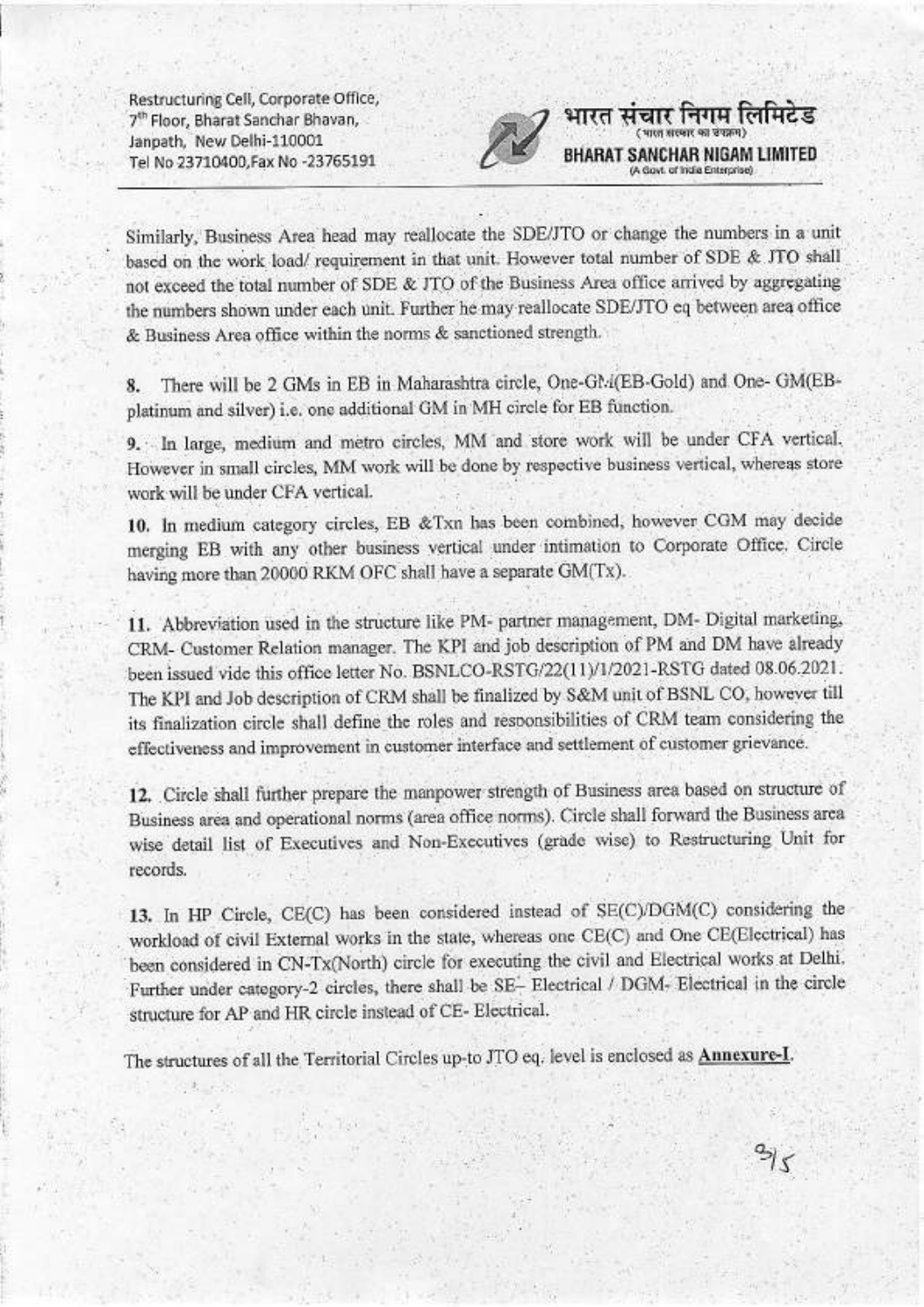

भारत संचार निगम लिमिटेड

Govi, of India Enterprise)

**SANCHAR NIGAM LIMITED** 

 $4/\gamma$ 

### 14. Corporate office structure-

In the corporate office, following modifications in the functioning of unit under each Business vertical have been approved-

- i. The designation of GM(Regulation) has been changed to Chief Regulation officer.
- ii. The post of CDN is abolished. On abolition, the work of MIS shall stand transferred to CP&M unit along with the staff whereas the work of Public grievance (CPGRAM, PGRMS, RTI etc. stands transferred to GM(Admin) along with the staff.
- iii. The post of CIT is abolished. On abolition, the work related to security of IT system, infrastructure and network in BSNL shall stand transferred to GM(Regulation) (now Chief Regulation Officer i.e. CRO) along with the staff. The unit head shall interact with DoT and other Govt. security agency like NCIIPC on IT security related matter. GM- Regulation (now CRO) shall also hold the charge of chief information security officer for BSNL. The hardware part of IT related infrastructure shall stand transferred to GM(Admin) along with the staff. Mail creation for employees through NIC and resolving of issues related to functioning of mail shall be transferred along with staff to GM(Recruitment) presently handling the e-office related matter.
- iv. All other existing posts which are not defined in the corporate structure shall be abolished and the functions of those units shall be merged with the unit shown in the structure considering their functional synergy, by respective vertical Directors.
- v. GM(Fin-CFA & EB) & GM(Fin-CM) shall administratively report to DIR(Fin) and shall also act as IFA to respective vertical directors.

The structure of Corporate Office is enclosed as **Annexure-II**. The numbers of executives in different grade in BSNL CO is enclosed as Annexure-III.

## 15. Mobile Nodal center-

All four mobile nodal centers shall act as Business Area and shall report to the respective Territorial circles where it is located except East zone nodal center. In respect of East zone nodal center, it shall report to Kolkata TD Circle.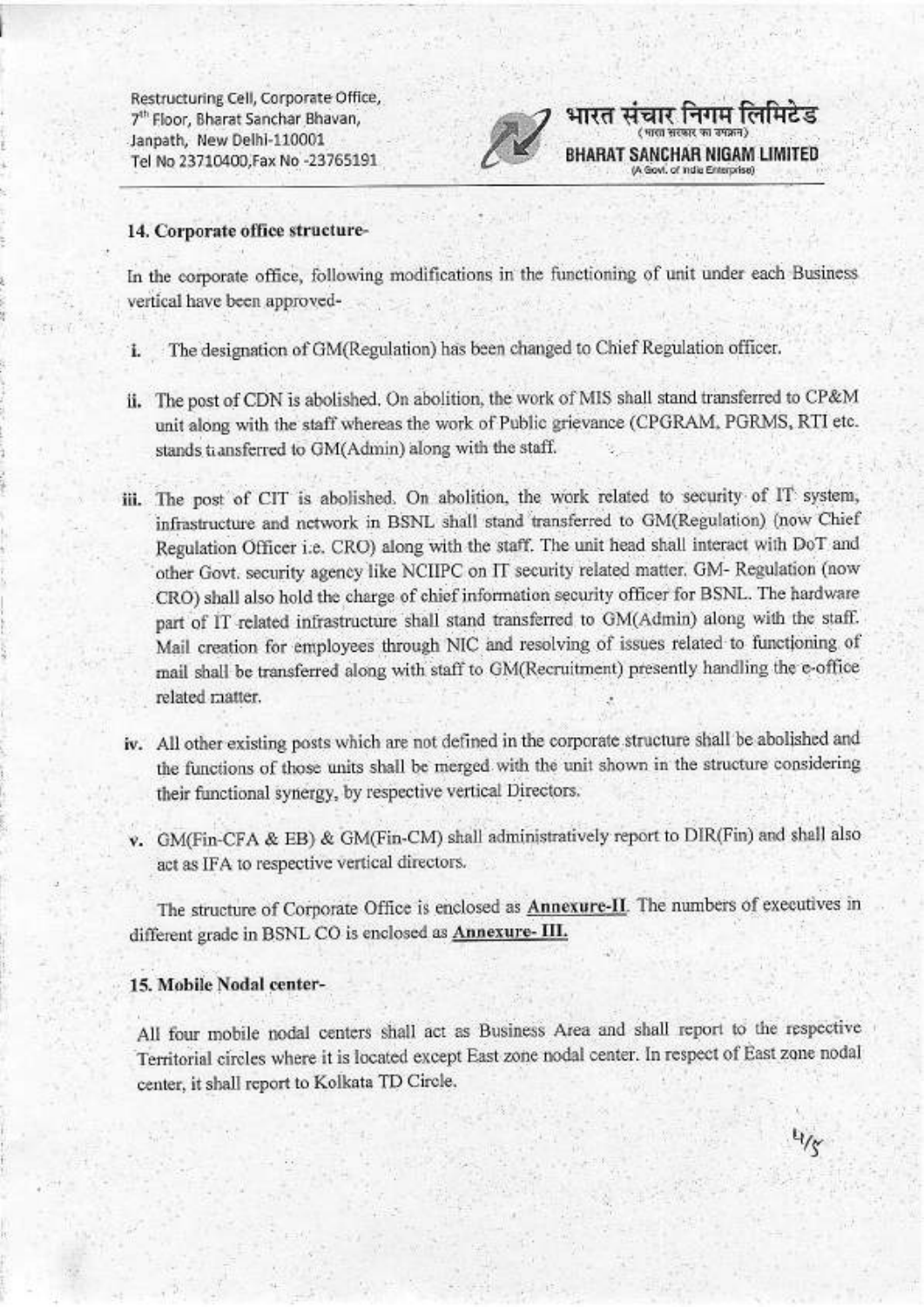

# भारत संचार निगम लिमिटेड NCHAR NIGAM LIMITED **Cost, of facts Esternistic**

The structure of all the Mobile Nodal Centers with number of Executives & Non-Executives in different grade in the four Nodal centers is enclosed as Annexure-IV.

The concerned ERP and FICCO team at corporate office shall make necessary modifications in SAP/ ERP in accordance with the structure and a compliance of its implementation shall be sent to Restructuring Unit for record please.

All Circle heads are requested to provide Feedback in respect of structure within 15 days from the date of issue of this letter, so that necessary action on modifications if necessary is taken before actual implementation.

The structure to be implemented w.e.f. 01.01.2022. This is issued with the approval of competent authority.

#### Encl-

1. Structure of All Territorial circles, Corporate office along with Telecom man power and Mobile nodal centers

Manish Ku **GM** (Restructuring)

 $\mathfrak{H}_{\mathcal{S}}$ 

## Copy to:

- 1. CMD BSNL for information please
- 2. Dir(CFA)/Dir(HR)/Dir(CM)/Dir(EB)/Dir(Fin) for information please
- 3. CVO BSNL CO for information please.
- 4. CGM (BW)/ CGM(EW)/CGM(Arch)/PGM(Pers)/Sr. GM Estt/Sr. GM(CA)/Sr. GM (CBB)/ Sr. GM (SR)/ Sr. GM (CIT)/CLO (SCT) for information and taking immediate necessary action please
- 5. GM(S&M), BSNL CO for finalizing the job description for CRM functions.
- 6. All PGM/Sr. GM/GM BSNL CO
- 7. Spare in the file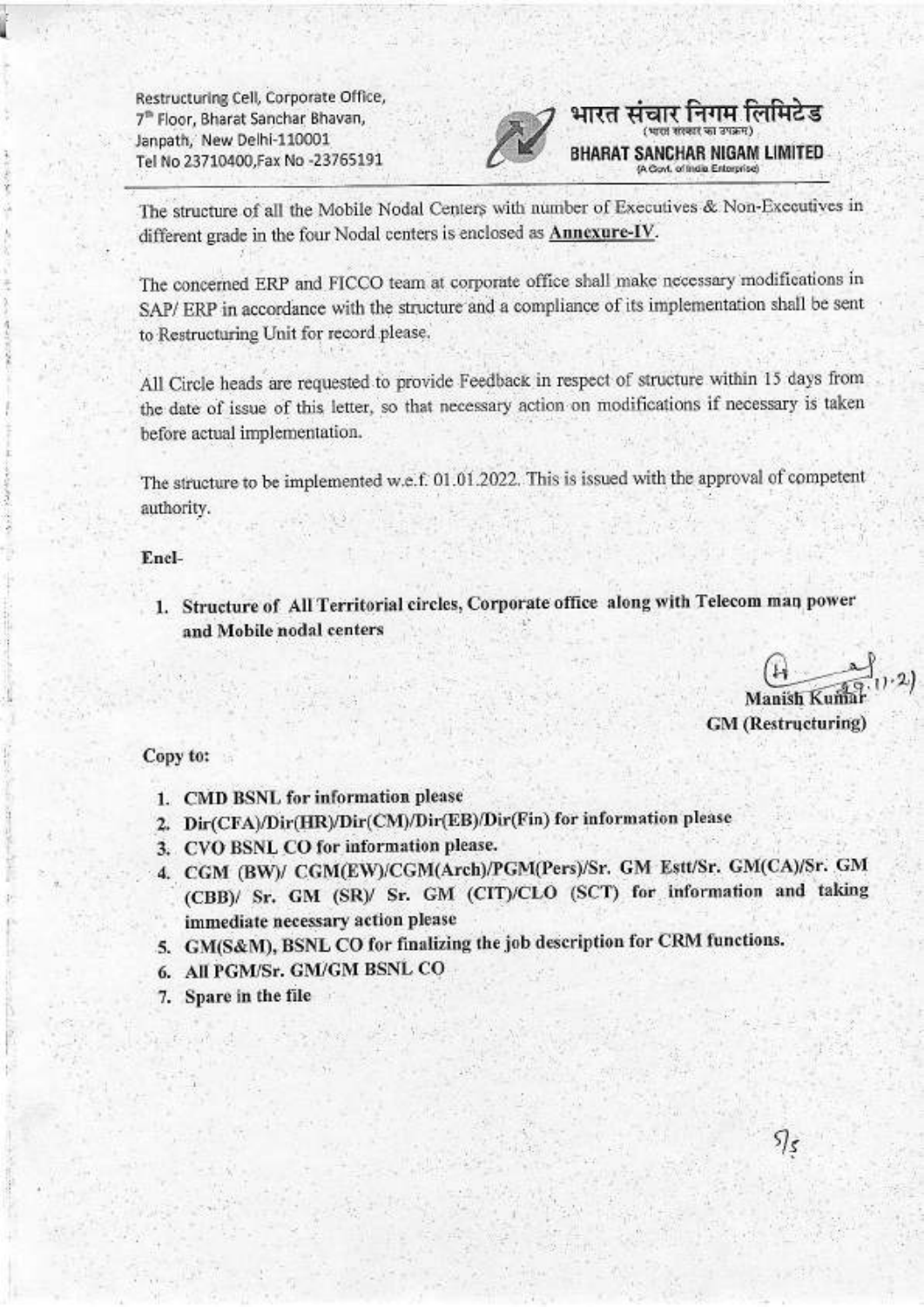Category-1 (Large Circles)

ANNEXURE-I CIIS)

ORGANISATION CHART-(Circles having large Geographical area and Revenue >800 Cr.)-(GJ, KTK, KL, MH, TN Circles -Total 5 Nos.)



**ANTE**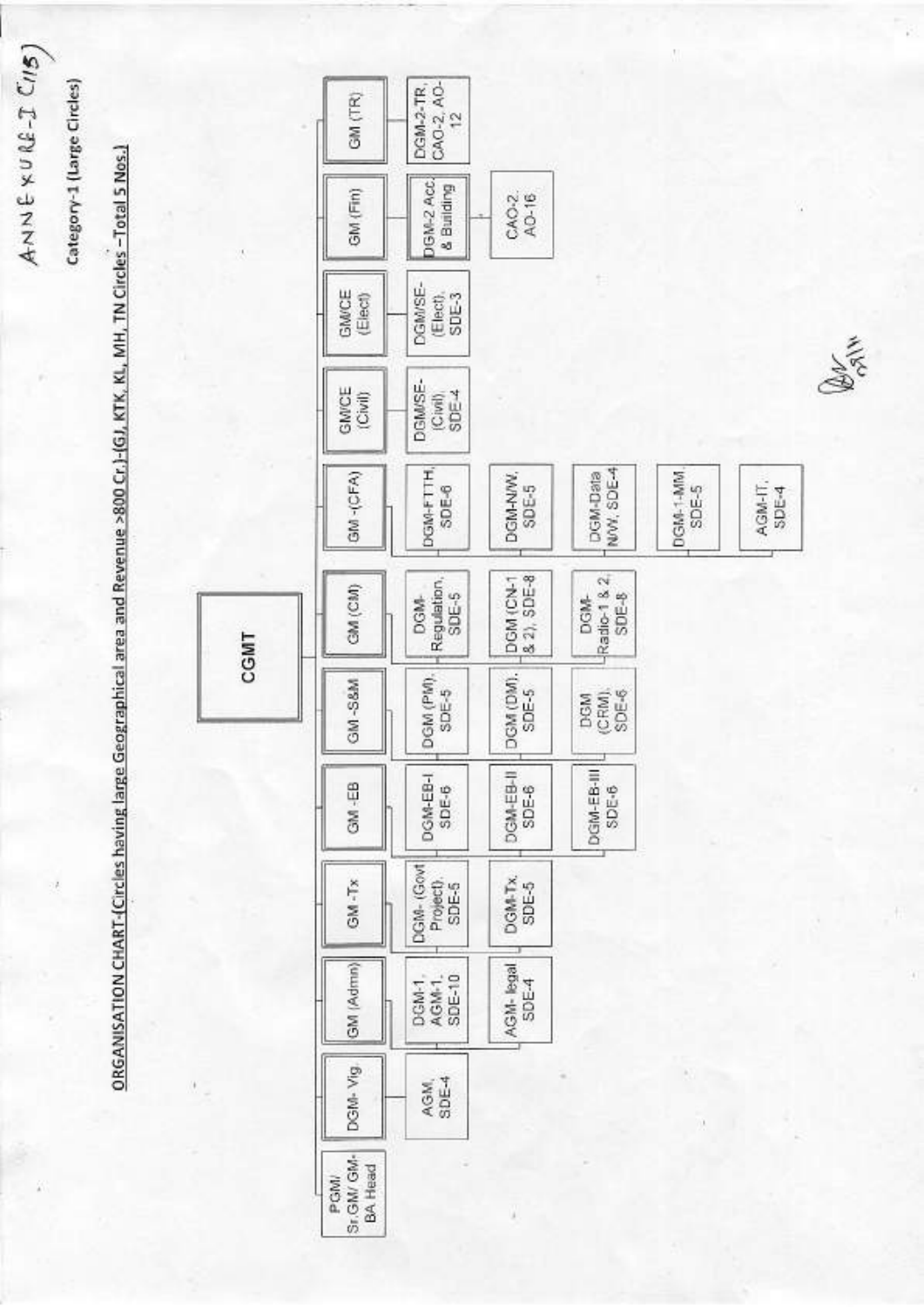$ANN-Z(215)$ 

Category-2 (Medium Circle)

ORGANISATION CHART - Circles (Revenue 300-800 Cr.)- AP. AS. BR. HR. MP. OR. PB. RJ. TEL. UP(E.), UP(W.), WB - Total 12 No.



Censylv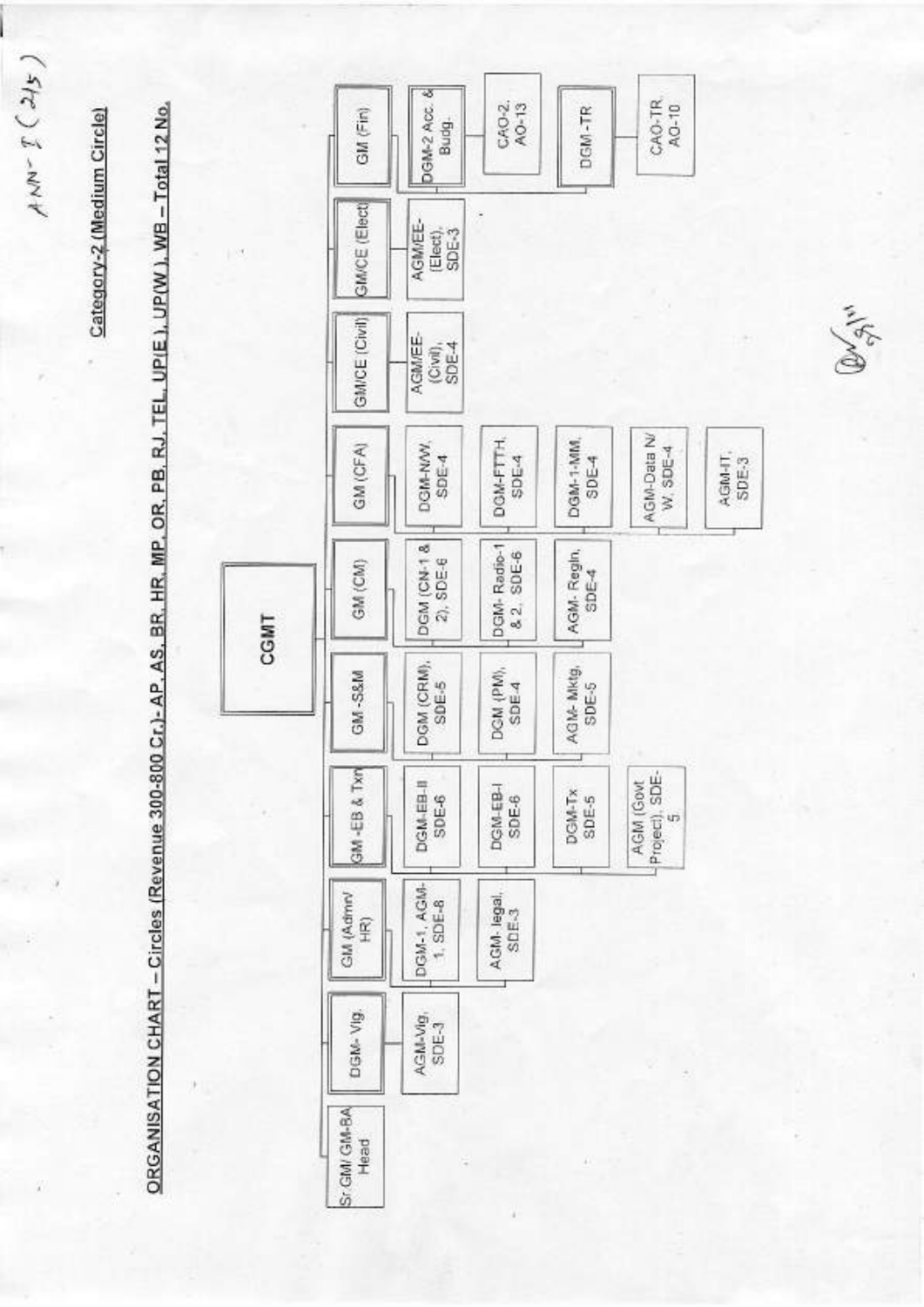$ATM - L(S/S)$ 

þ

Category-3 (Small Circle)

ORGANISATION CHART - Circle medium and Revenue <300 Cr. (CG, HP, J&K, JHK, NE-I, NE-II, UK) Total-7 Nos.

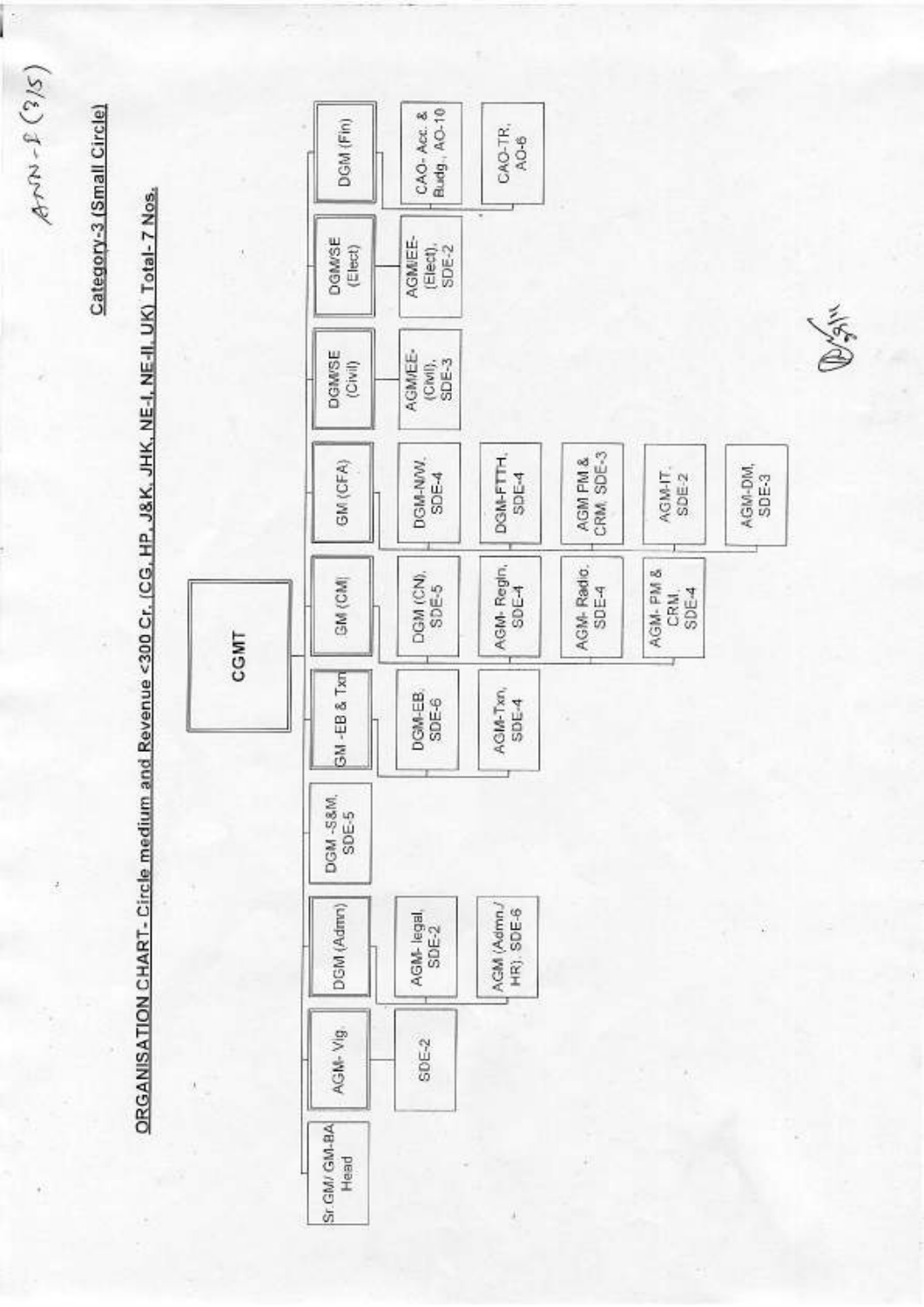Category-4 (Metro Circle)

 $ATN - 2(M1)$ 

Structure Chennai TD and Kolkata TD



**BUSHIN**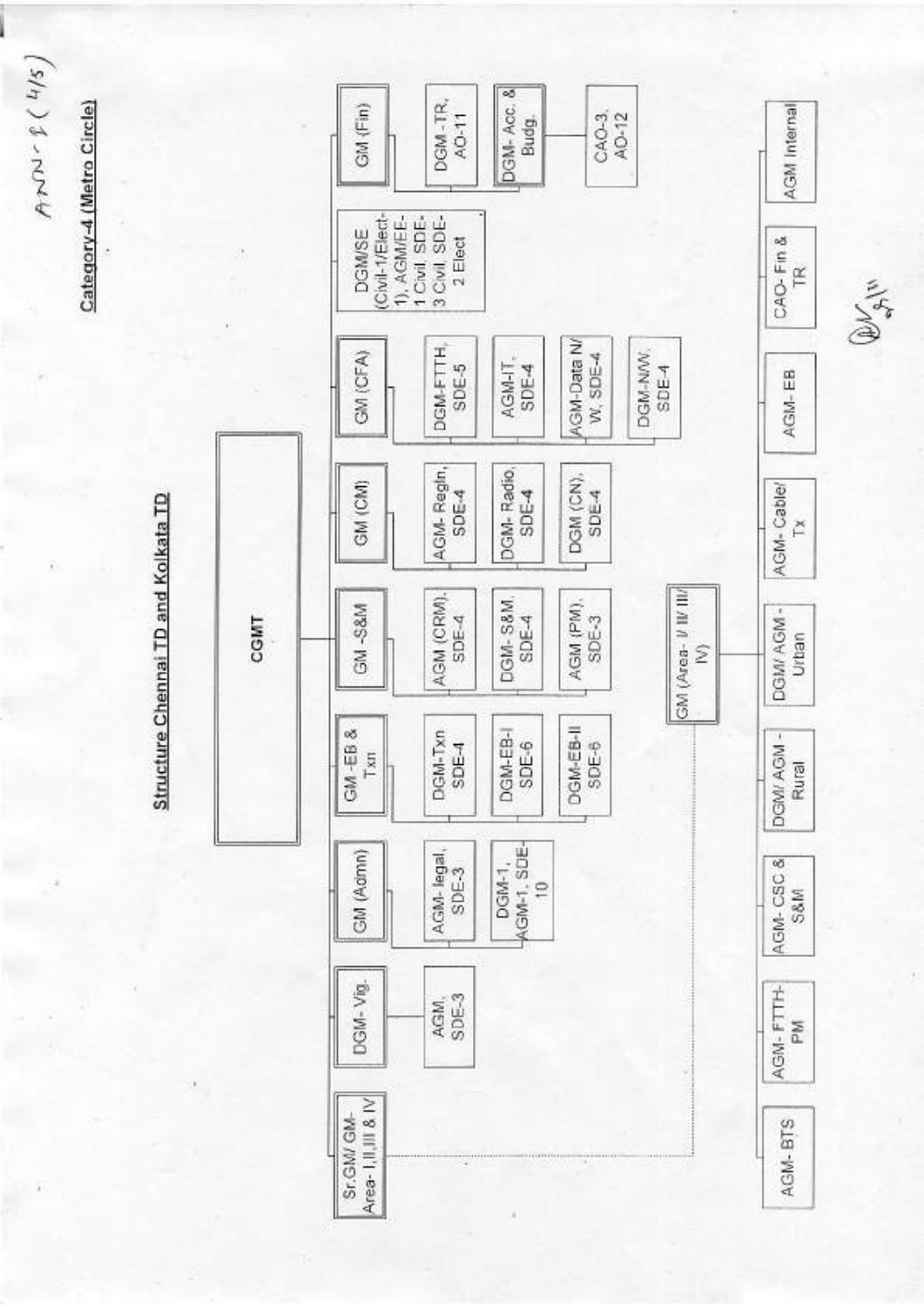$A^{N}$   $2.4M$ 

Structure AN & Sikkim Circles - Based on BA concept (Category-5 Specialised Circles)



 $\widetilde{\mathbb{D}}$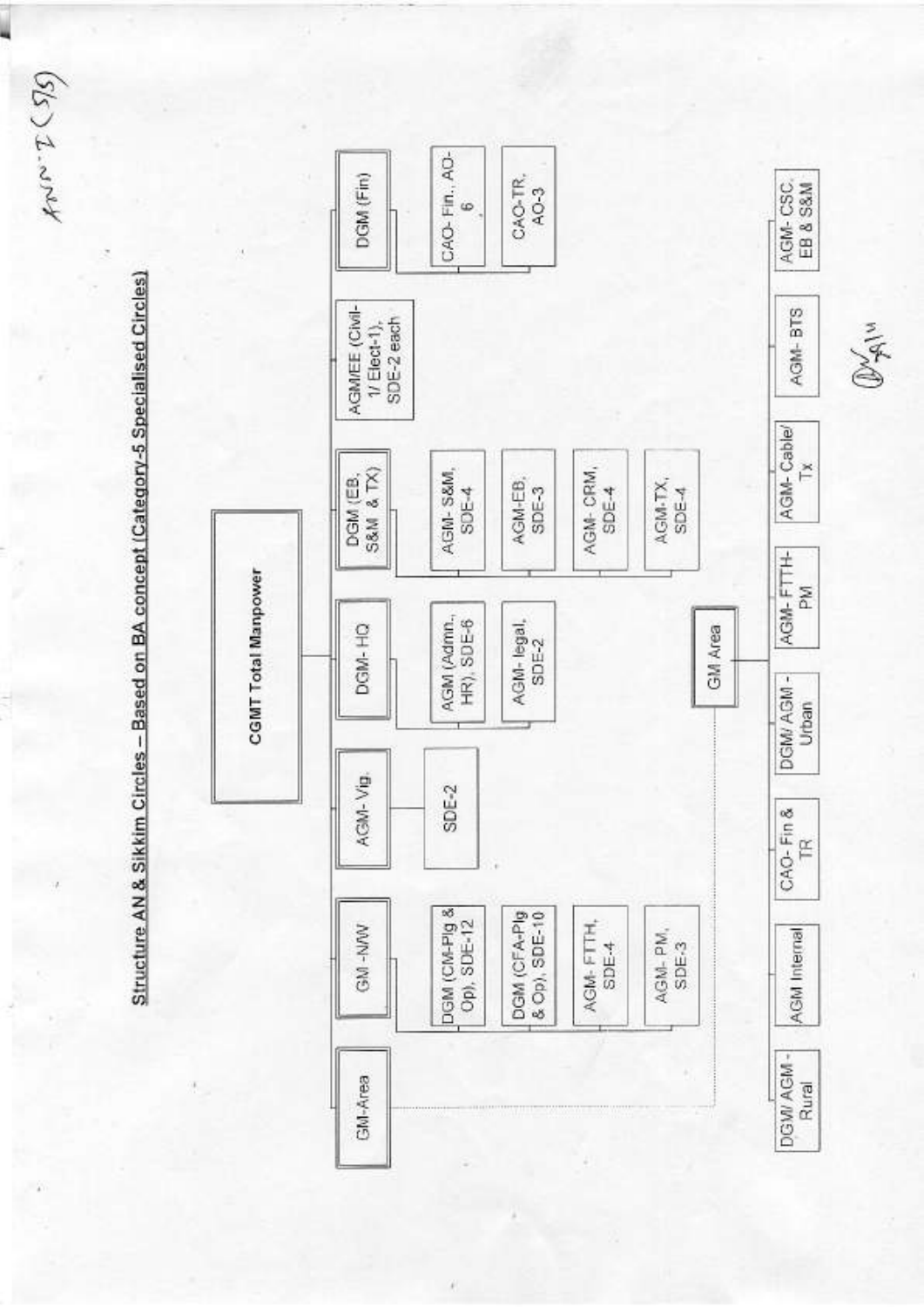

ANGRAMA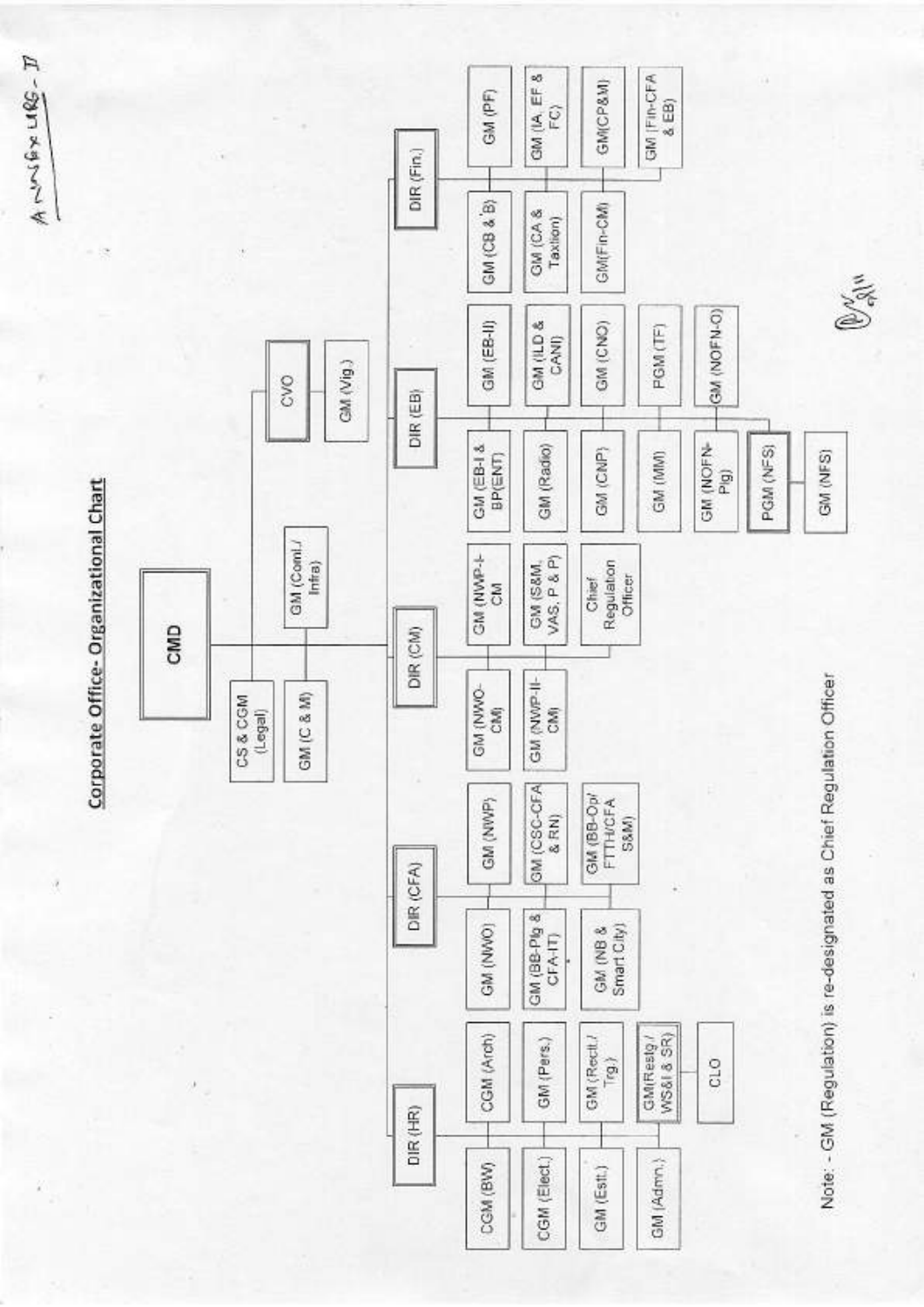Annexure-III

ĵ

| DGM            |
|----------------|
| $\overline{a}$ |

 $\mathbb{D}_{\mathbb{P}^{\left( n\right) }}^{<}$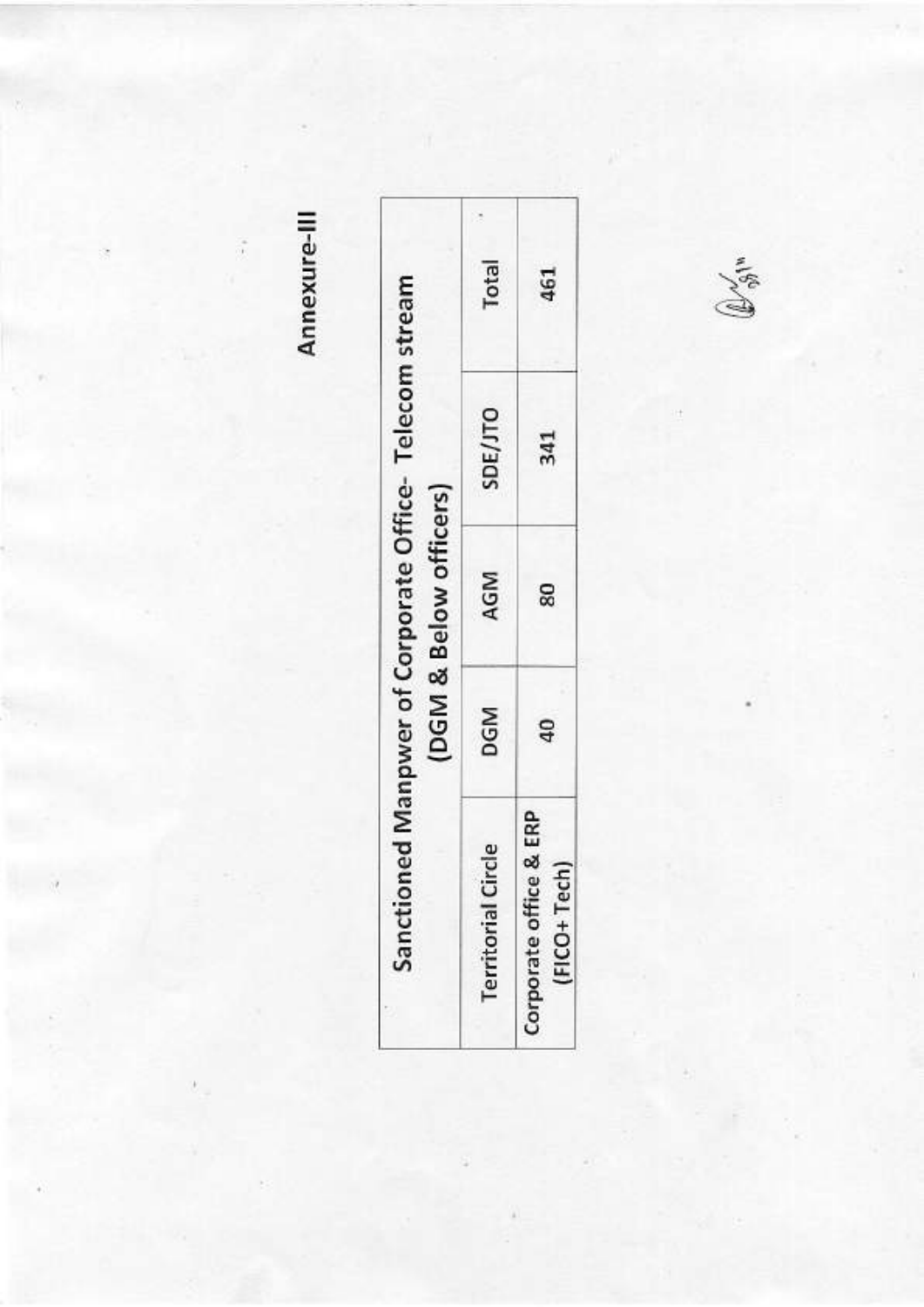$5 - m \times g$  WM  $v$  $C/\lambda$ 

> ORGANISATIONAL STRUCTURE OF NODAL CENTRE - NORTH  $(NC - NORTH)$

GM-NC-North-Chandigarh



Dyn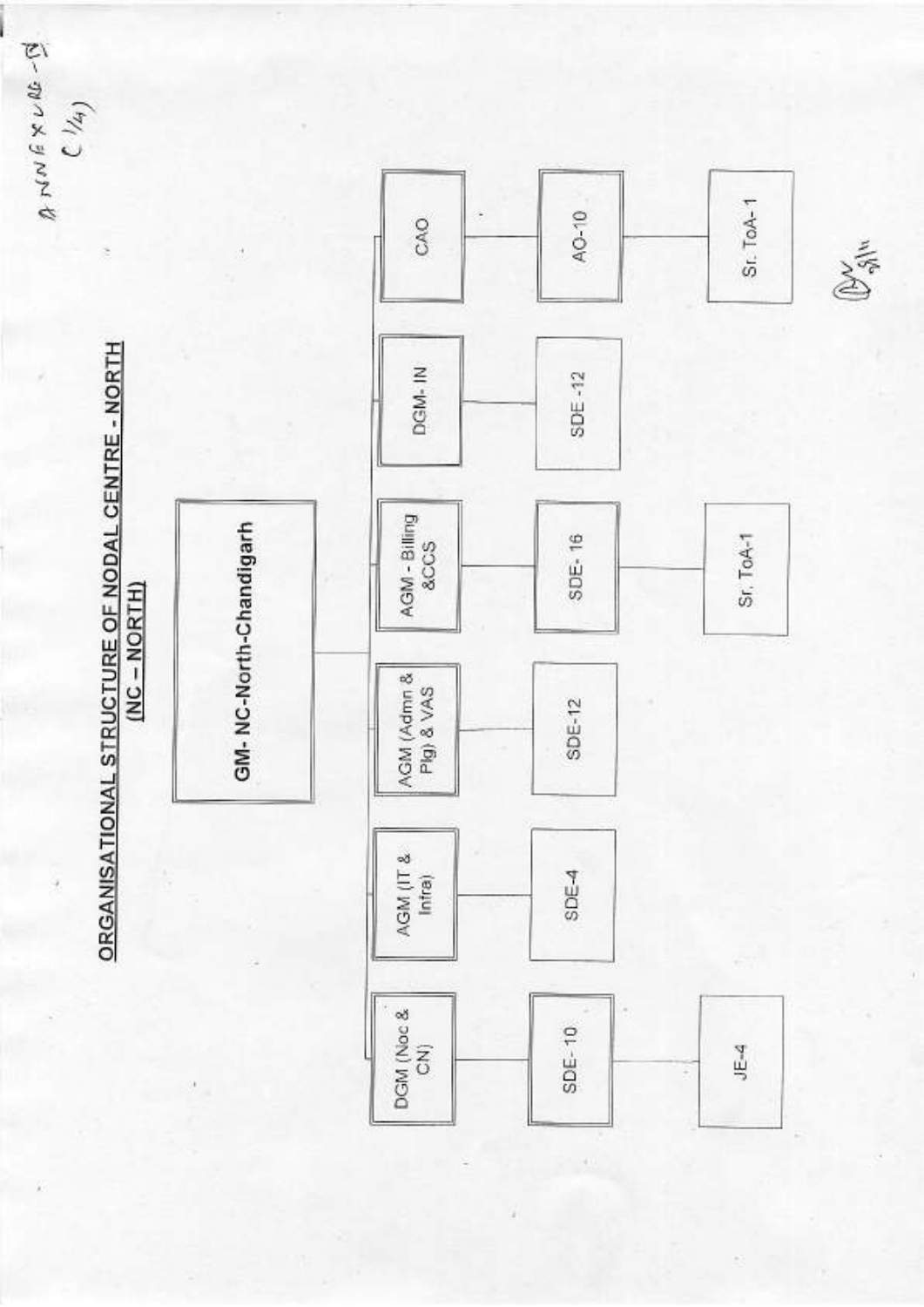$\begin{array}{c}\nA \sim N \sim \sqrt{2} \\
\left(\frac{2}{\pi}I\right)\end{array}$ 



 $\sim$ 

GM-NC-South-Trichy



**Bratch**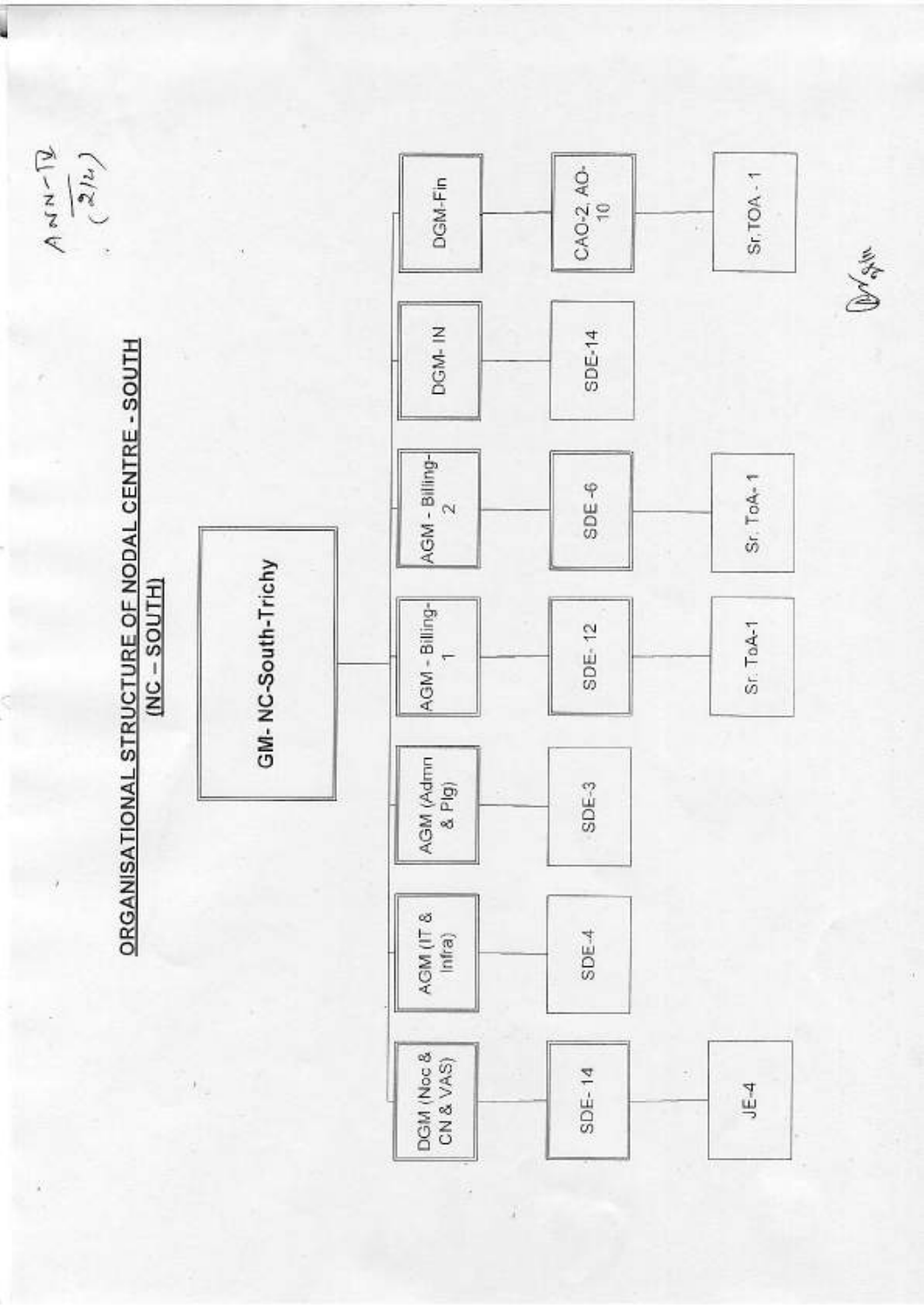$44390 + 144$ 

 $\bar{\sigma}$ 

ORGANISATIONAL STRUCTURE OF NODAL CENTRE - EAST  $(NC - EAST)$ 

j.



Omgru